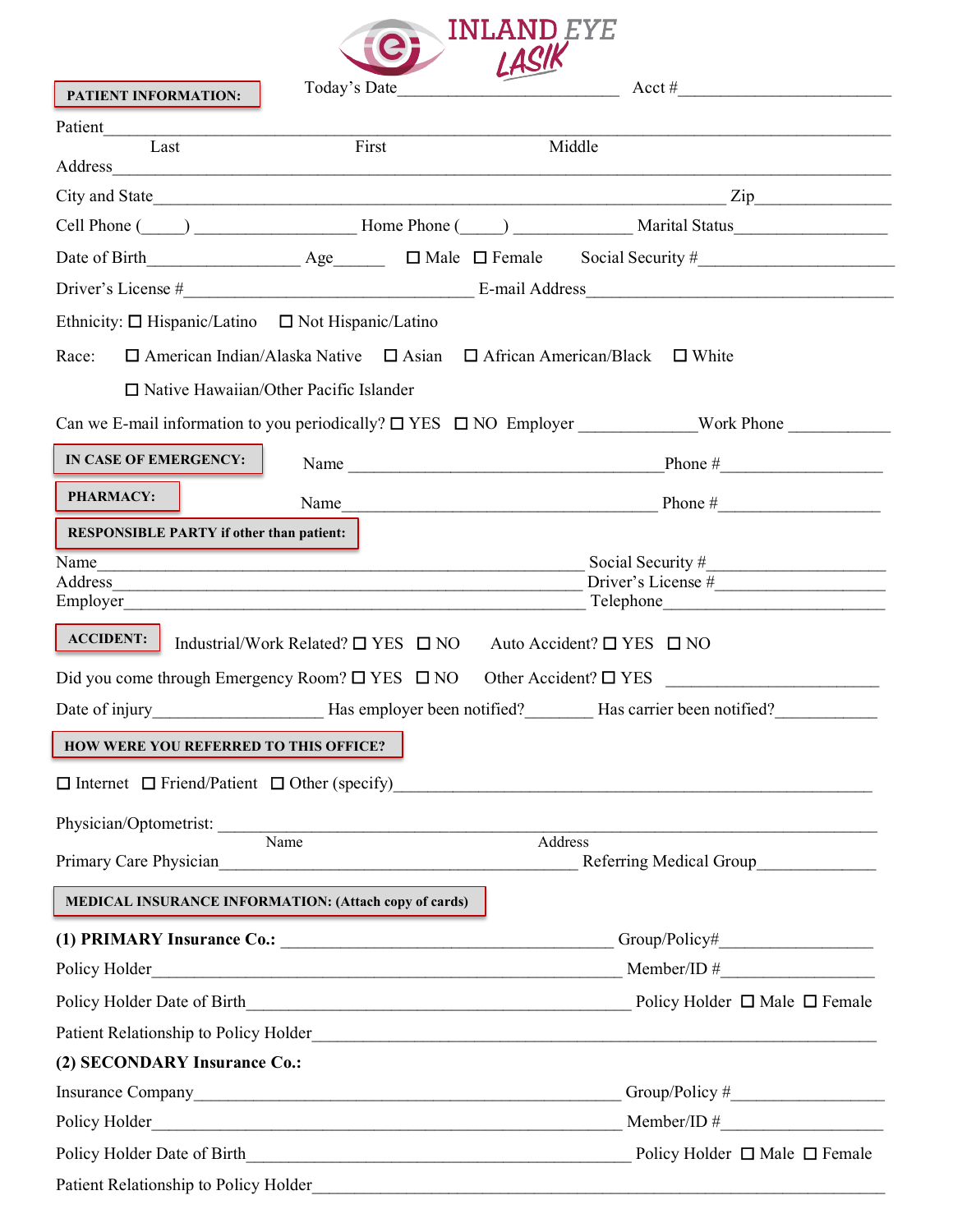

| <b>OFFICE USE ONLY</b><br>PN: |  |
|-------------------------------|--|
| DOS:                          |  |

# **Medical History Questionnaire**

77777777777777777777777777777777777777777777777777777777777777777777777777777777777777777777777 77777777777777777777777777777777777777777777777777777777777777777777777777777777777777777777777

**Name: Date of Birth: Date of Birth: Date of Birth: Date of Birth: Date of Birth: Date of Birth: Date of Birth: Property Date of Birth: Property Property Property Property Property Property**

Vision Correction - Do you wear glasses?  $\square$  No  $\square$  Yes Do you wear contact lenses?  $\square$  No  $\square$  Yes Reason(s) for visit - In your own words, please describe the reason for your visit today:

Visual Function Questions - Please check if you are experiencing difficulty with any of the following:

| No | Yes |                                  | No | Yes |                               |
|----|-----|----------------------------------|----|-----|-------------------------------|
|    |     | <b>Reading Small Print</b>       |    |     | <b>Watching Television</b>    |
|    |     | Reading Traffic or Street Signs  |    |     | Driving at Night              |
|    |     | Driving in Bright Light          |    |     | Seeing Steps, Curbs or Stairs |
|    |     | Glare or Halo                    |    |     | <b>Floaters or Flashes</b>    |
|    |     | Dry, Red, Sandy or Itchy Feeling |    |     | Other:                        |

Allergies - Please list all known medication (including intravenous contrast dye and anesthetics) and environmental (including seasonal, food and latex) allergies or indicate  $\Box$  NO KNOWN ALLERGIES.

| Allergy | <b>Reaction</b> | <b>Allergy</b> | <b>Reaction</b> |
|---------|-----------------|----------------|-----------------|
|         |                 |                |                 |
|         |                 |                |                 |

Current Medications - Please list all current prescribed medications (including eye drops and medical cannabis), over-the-counter medications, vitamins and supplements or indicate  $\Box$  NO MEDICATIONS.

| <b>Name</b> | Dosage   Frequency | <b>Name</b> | <b>Dosage</b> | <b>Frequency</b> |
|-------------|--------------------|-------------|---------------|------------------|
|             |                    |             |               |                  |
|             |                    |             |               |                  |
|             |                    |             |               |                  |
|             |                    |             |               |                  |
|             |                    |             |               |                  |

**Review of Symptoms** - Please check if you are experiencing any of the following:

| <b>N</b> | Constitutional | N. | <b>Cardiovascular</b> | N | Endocrine        |  | Integumentary |
|----------|----------------|----|-----------------------|---|------------------|--|---------------|
|          | Fatigue        |    | Chest Pain/Pressure   |   | Cold Intolerance |  | <b>Hives</b>  |
|          | Fever          |    | Irregular Heartbeat   |   | Heat Intolerance |  | Rash          |

| N | <b>HEENT</b>        | N. | Gastrointestinal      | N | <b>Neurological</b>      |  | Musculoskeletal |
|---|---------------------|----|-----------------------|---|--------------------------|--|-----------------|
|   | <b>Bulging Eyes</b> |    | Abdominal Pain        |   | Imbalance                |  | Back Pain       |
|   | <b>Hearing Loss</b> |    | Constipation/Diarrhea |   | Headache                 |  | Joint Stiffness |
|   | Sinus Problems      |    | Nausea/Vomiting       |   | <b>Memory Difficulty</b> |  | Muscle Weakness |

| N | <b>Respiratory</b> | N Y | Genitourinary       |  | <b>Psychiatric</b> | N | <b>Hematologic</b> |
|---|--------------------|-----|---------------------|--|--------------------|---|--------------------|
|   | Asthma             |     | Pain with Urination |  | Depressed Mood     |   | <b>Bleeding</b>    |
|   | Cough              |     | Blood in Urine      |  | Irritability       |   | <b>Bruising</b>    |
|   | Wheezing           |     |                     |  |                    |   | Tender Lymph Nodes |

**The Surface of Surface of Transformation of the United States of Current Weight:**  $\sim$  27777777777777777777777777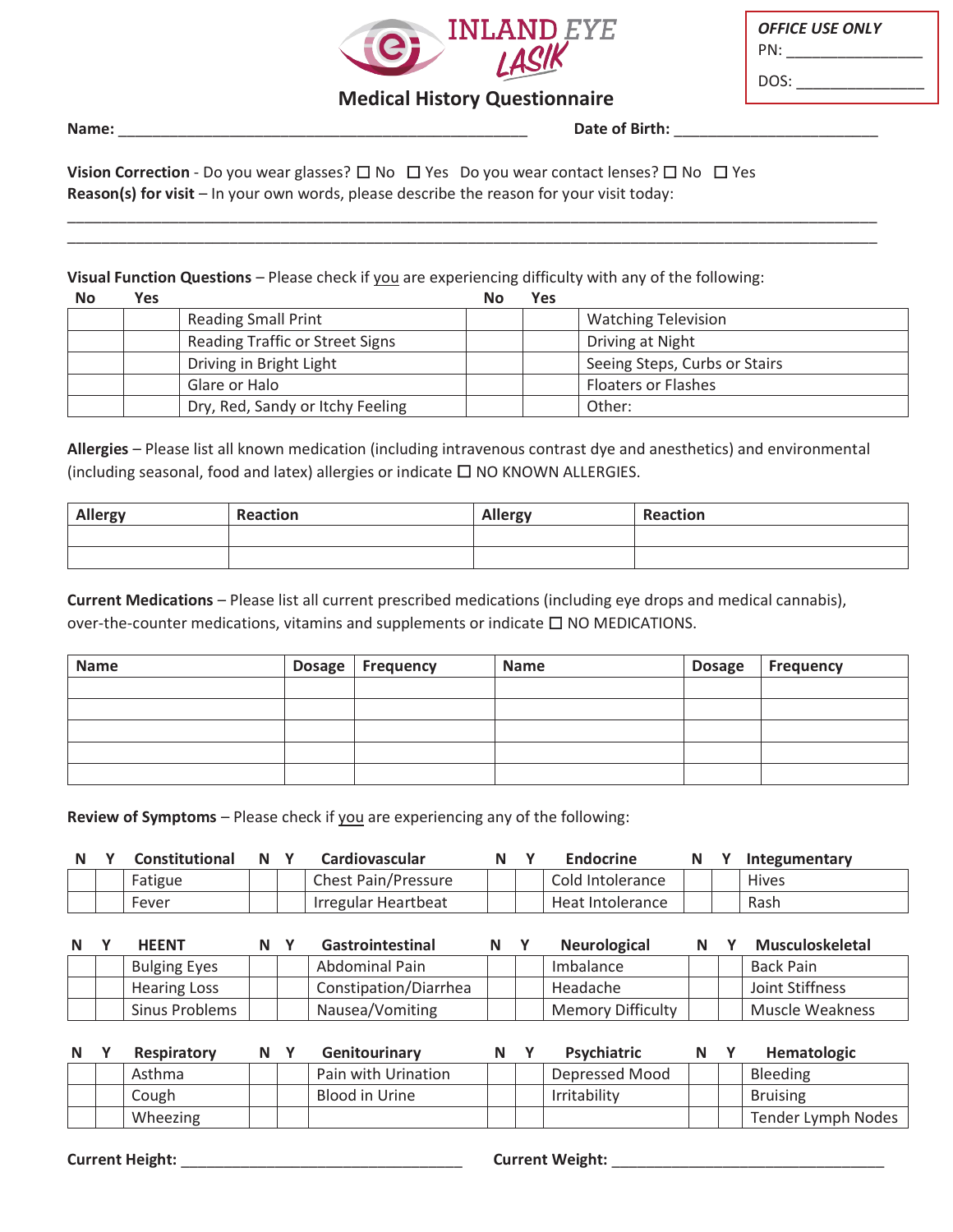

Past Ocular and Surgical History - Please check if you have received treatment (including eye drops and medical cannabis) or had surgery for any of the following conditions (note type):

| No | <b>Yes</b> |               | No | <b>Yes</b> |         |
|----|------------|---------------|----|------------|---------|
|    |            | Cataract:     |    |            | Cornea: |
|    |            | Glaucoma:     |    |            | LASIK:  |
|    |            | Oculoplastic: |    |            | Retina: |
|    |            | Other:        |    |            | Other:  |

Personal and Family Health History - Please check if you or a family member have / have had any of the following or indicate □ NO RELEVANT PERSONAL HISTORY □ NO RELEVANT FAMILY HISTORY.

|                                  | Self | <b>Mother</b> | <b>Father</b> | <b>Sister</b> | <b>Brother</b> |
|----------------------------------|------|---------------|---------------|---------------|----------------|
| <b>Allergies</b>                 |      |               |               |               |                |
| Anxiety                          |      |               |               |               |                |
| Auto-Immune Disorder (note type) |      |               |               |               |                |
| <b>Blindness</b>                 |      |               |               |               |                |
| Cancer (note type)               |      |               |               |               |                |
| <b>Cataracts</b>                 |      |               |               |               |                |
| <b>Corneal Disease</b>           |      |               |               |               |                |
| Diabetes (note type)             |      |               |               |               |                |
| <b>Depression</b>                |      |               |               |               |                |
| Glaucoma                         |      |               |               |               |                |
| <b>Heart Disease</b>             |      |               |               |               |                |
| <b>High Blood Pressure</b>       |      |               |               |               |                |
| <b>High Cholesterol</b>          |      |               |               |               |                |
| Lazy Eye                         |      |               |               |               |                |
| <b>Macular Degeneration</b>      |      |               |               |               |                |
| <b>Migraines</b>                 |      |               |               |               |                |
| <b>Retinal Disease</b>           |      |               |               |               |                |
| <b>Seizure Disorder</b>          |      |               |               |               |                |
| <b>Stroke</b>                    |      |               |               |               |                |
| <b>Thyroid Disorder</b>          |      |               |               |               |                |
| Other:                           |      |               |               |               |                |
| Other:                           |      |               |               |               |                |

Females: Are you currently pregnant?  $\square$  No  $\square$  Yes Are you currently breastfeeding?  $\square$  No  $\square$  Yes

# **Social History**

Have you ever used tobacco? □ No □ Yes - If yes: □ Former □ Current Every Day □ Current Some Day

Tobacco Product: □ Cigarette □ Cigar/Cigarillo □ Pipe □ Snuff/chew □ Smokeless □ Other: \_\_\_\_\_\_\_\_\_\_\_\_

Do you drink alcohol? □ No □ Yes - If yes: \_\_\_\_\_ drinks per □ Day □ Week □ Month □ Year

Do you drink or consume caffeine?  $\Box$  No  $\Box$  Yes - If yes:  $\Box$  Coffee  $\Box$  Energy Drinks  $\Box$  Soda  $\Box$  Tablets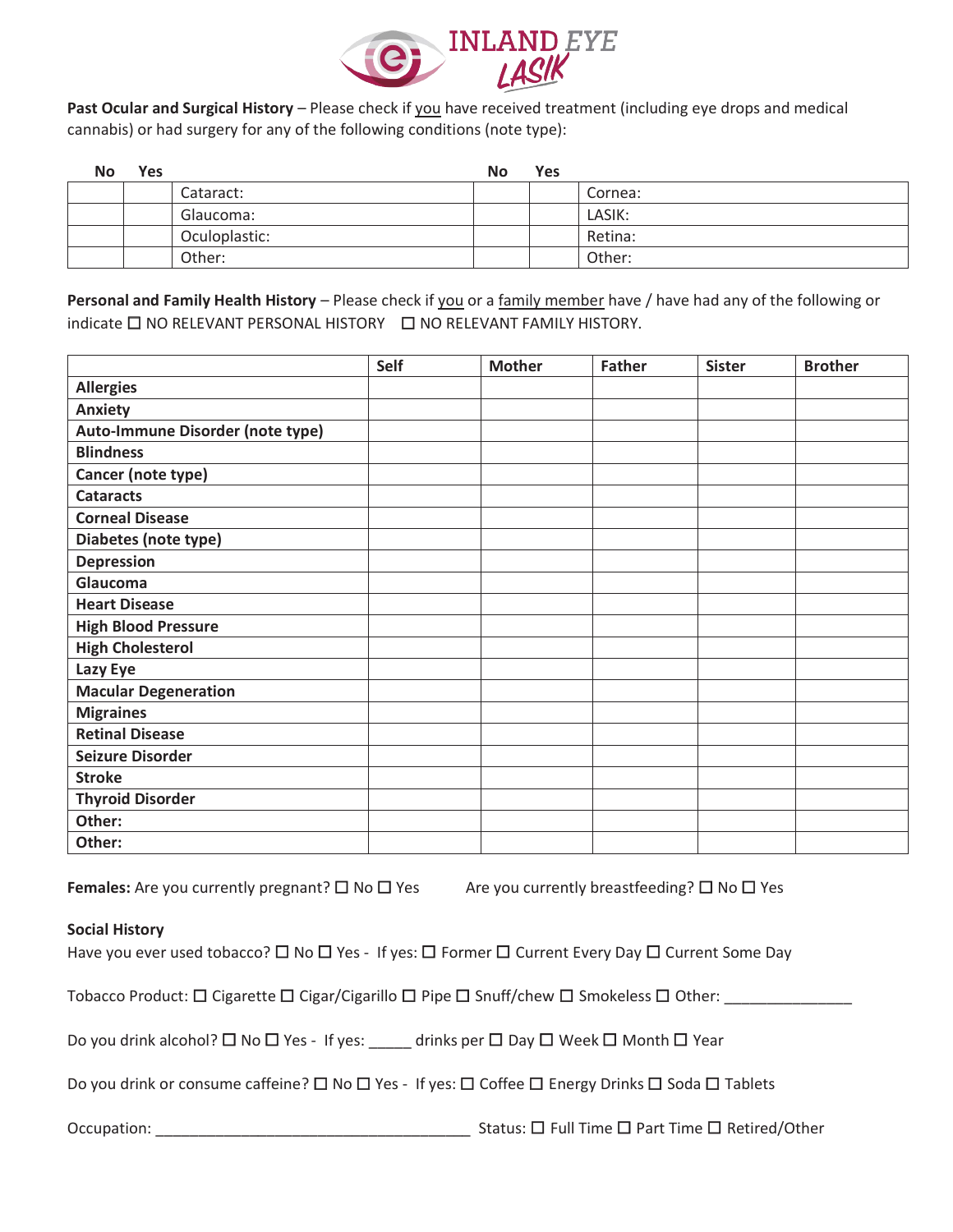

# **INFORMED CONSENT FOR DILATED EYE EXAMINATION**

In the course of your care, whether today or in the future, it is important for your doctor to evaluate your retina, macula and optic nerve with a dilated examination. Dilating eye drops are used to enlarge the pupil of the eye to allow the physician to obtain a better view of the inside of your eyes.

Dilation frequently changes (blurs) vision for a length of time which varies from person to person and may make bright lights bothersome. It is not possible to predict to what degree your vision will be affected. Driving may be difficult immediately after the examination. If you are concerned about these problems, you may wish to make alternative transportation arrangements. The majority of patients do drive after dilation with the assistances of temporary sunglasses, which we will provide after your examination.

Adverse reactions, such as a rises in eye pressures causing pain may be triggered by the dilating drops. It may be necessary to lower the pressure by the use of eye drops, oral medication and/or laser treatment. There is also a possibility of an allergic reaction to the dilating drops.

The decision to undergo dilation is yours. You may choose not to have the dilation performed; however, our doctors recommend that dilation of the pupil be performed to better examine your eves for disease.

I have read and understand the above information regarding the dilation of my eyes and hereby authorize the doctor and/or technician to administer dilating eye drops.

**PATIENT NAME** 

**DATE** 

SIGNATURE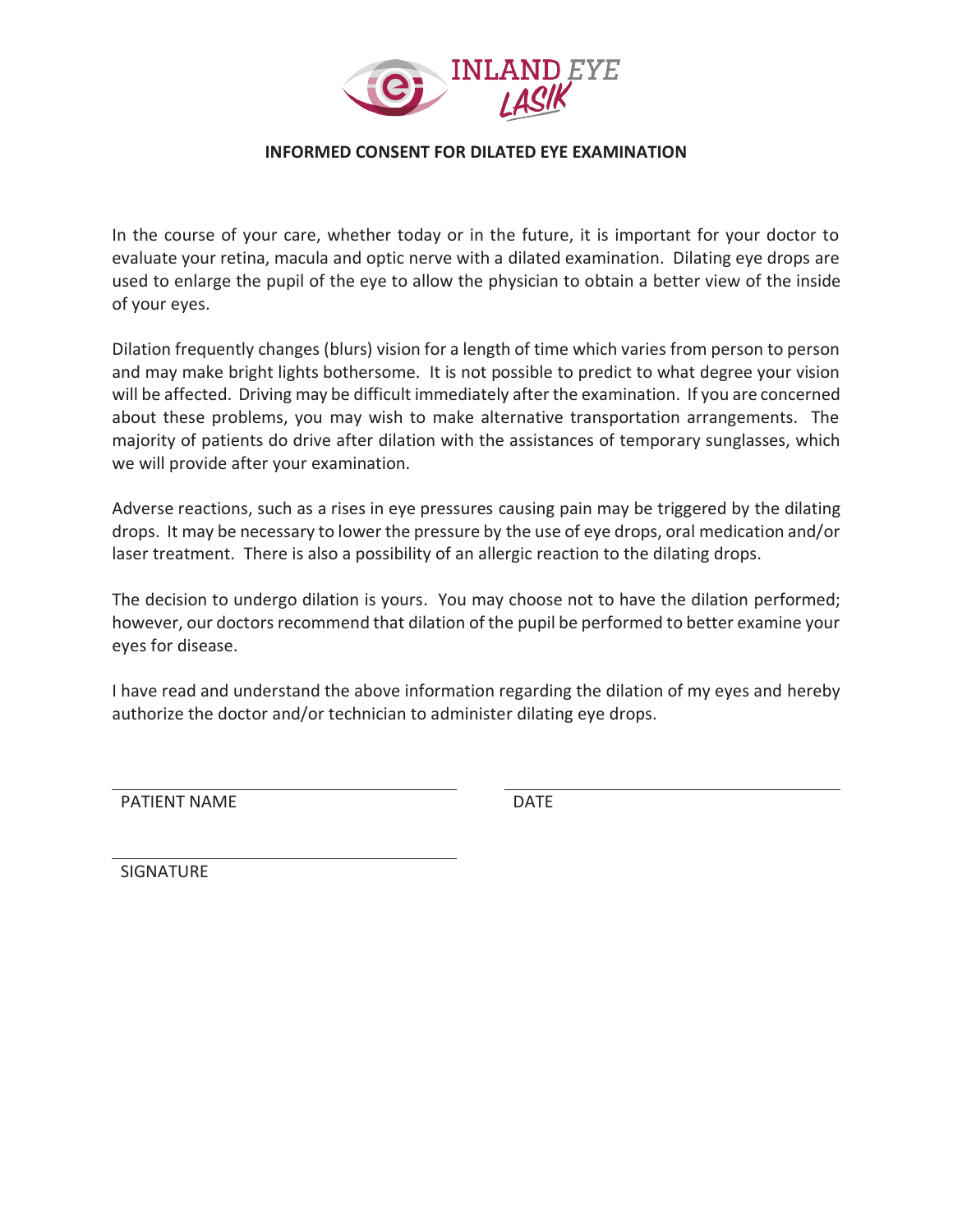

EXAMPLE: You are seen at our practice for a procedure. We will need to provide a listing of services such as xrays to your insurance company so that we can get paid for the procedure. We may at times contact your health care plan to receive approval PRIOR to performing certain procedures to ensure the services will be paid for. This will require sharing of your PHI.

# **We may use or disclose, as-needed, your PHI in order to support the business activities of this practice which are called health care operations.**

EXAMPLES:

- Training students, other health care providers, or ancillary staff such as billing personnel to help them learn or improve their skills.
- Quality improvement processes which look at delivery of health care and for improvement in processes which will provide safer, more effective care for you.
- Use of information to assist in resolving problems or complaints within the practice.

# **We may use and disclosure your PHI in other situations without your permission:**

- If required by law: The use or disclosure will be made in compliance with the law and will be limited to the relevant requirements of the law. For example, we may be required to report gunshot wounds or suspected abuse or neglect.
- Public health activities: The disclosure will be made for the purpose of controlling disease, injury or disability and only to public health authorities permitted by law to collect or receive information. We may also notify individuals who may have been exposed to a disease or may be at risk of contracting or spreading a disease or condition.
- Health oversight agencies: We may disclose protected health information to a health oversight agency for activities authorized by law, such as audits, investigations, and inspections. Oversight agencies seeking this information include government agencies that oversee the health care system, government benefit programs, other government regulatory programs and civil rights laws.
- Legal proceedings: To assist in any legal proceeding or in response to a court order, in certain conditions in response to a subpoena, or other lawful process.
- Police or other law enforcement purposes: The release of PHI will meet all applicable legal requirements for release.
- Coroners, funeral directors: We may disclose protected health information to a coroner or medical examiner for identification purposes, determining cause of death or for the coroner or medical examiner to perform other duties authorized by law
- Medical research: We may disclose your protected health information to researchers when their research has been approved by an institutional review board that has reviewed the research proposal and established protocols to ensure the privacy of your protected health information.
- Special government purposes: Information may be shared for national security purposes, or if you are a member of the military, to the military under limited circumstances.
- Correctional institutions: Information may be shared if you are an inmate or under custody of law which is necessary for your health or the health and safety of other individuals.
- x Workers' Compensation: Your protected health information may be disclosed by us as authorized to comply with workers' compensation laws and other similar legally-established programs.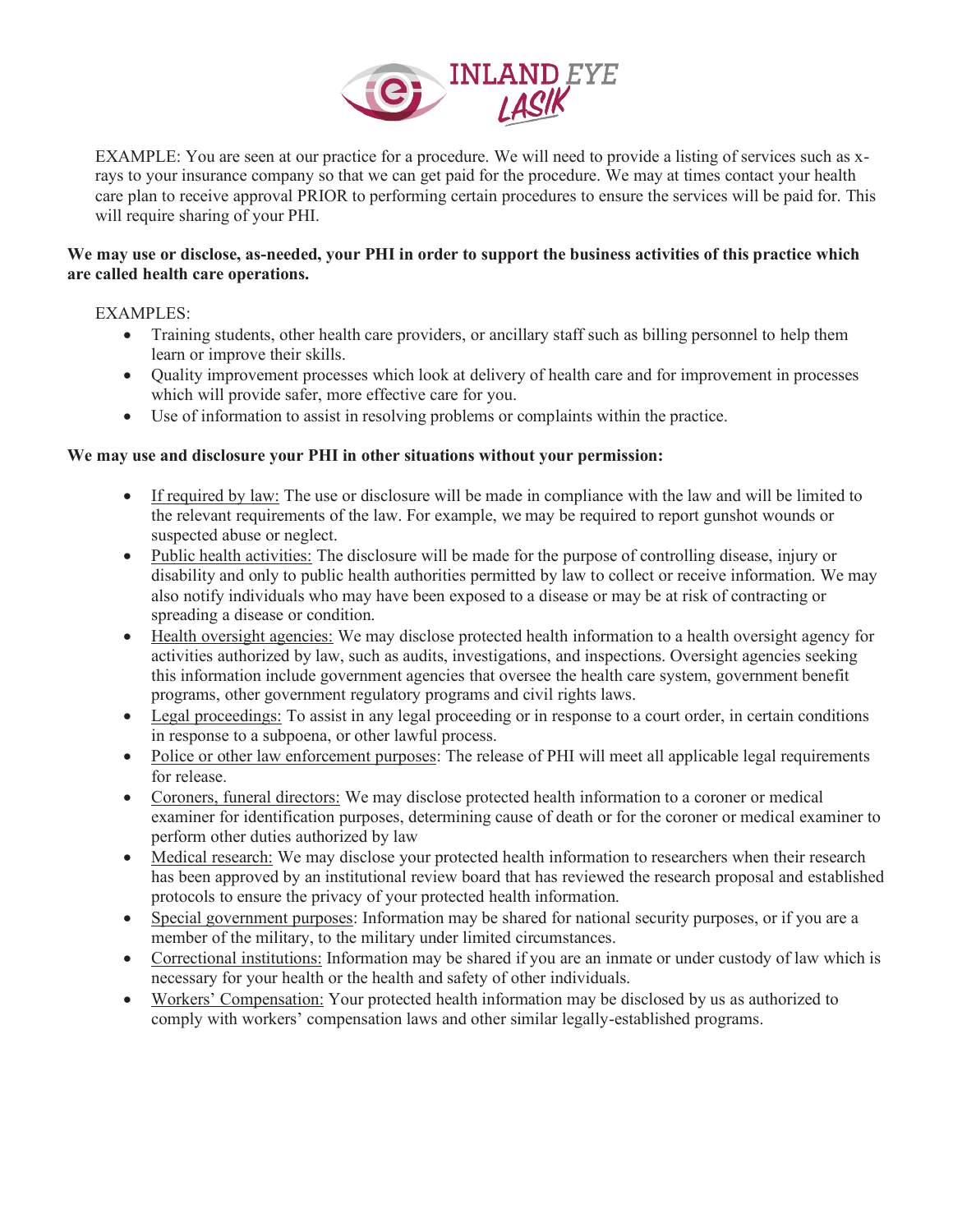

#### **Other uses and disclosures of your health information.**

Business Associates: Some services are provided through the use of contracted entities called "business associates". We will always release only the minimum amount of PHI necessary so that the business associate can perform the identified services. We require the business associate(s) to appropriately safeguard your information. Examples of business associates include billing companies or transcription services.

Health Information Exchange: We may make your health information available electronically to other healthcare providers outside of our facility who are involved in your care.

Treatment alternatives: We may provide you notice of treatment options or other health related services that may improve your overall health.

Appointment reminders: We may contact you as a reminder about upcoming appointments or treatment.

#### **We may use or disclose your PHI in the following situations UNLESS you object.**

- We may share your information with friends or family members, or other persons directly identified by you at the level they are involved in your care or payment of services. If you are not present or able to agree/object, the healthcare provider using professional judgment will determine if it is in your best interest to share the information. For example, we may discuss post procedure instructions with the person who drove you to the facility unless you tell us specifically not to share the information.
- We may use or disclose protected health information to notify or assist in notifying a family member, personal representative or any other person that is responsible for your care of your location, general condition or death.
- We may use or disclose your protected health information to an authorized public or private entity to assist in disaster relief efforts.

#### **The following uses and disclosures of PHI require your written authorization:**

- $•$  Marketing
- Disclosures of for any purposes which require the sale of your information
- Release of psychotherapy notes: Psychotherapy notes are notes by a mental health professional for the purpose of documenting a conversation during a private session. This session could be with an individual or with a group. These notes are kept separate from the rest of the medical record and do not include: medications and how they affect you, start and stop time of counseling sessions, types of treatments provided, results of tests, diagnosis, treatment plan, symptoms, prognosis.

#### All other uses and disclosures not recorded in this Notice will require a written authorization from you or your personal representative.

Written authorization simply explains how you want your information used and disclosed. Your written authorization may be revoked at any time, in writing. Except to the extent that your doctor or this practice has used or released information based on the direction provided in the authorization, no further use or disclosure will occur.

# **Your Privacy Rights**

You have certain rights related to your protected health information. All requests to exercise your rights must be made in writing. You can obtain a request for copies of your protected health information from our Front Desk.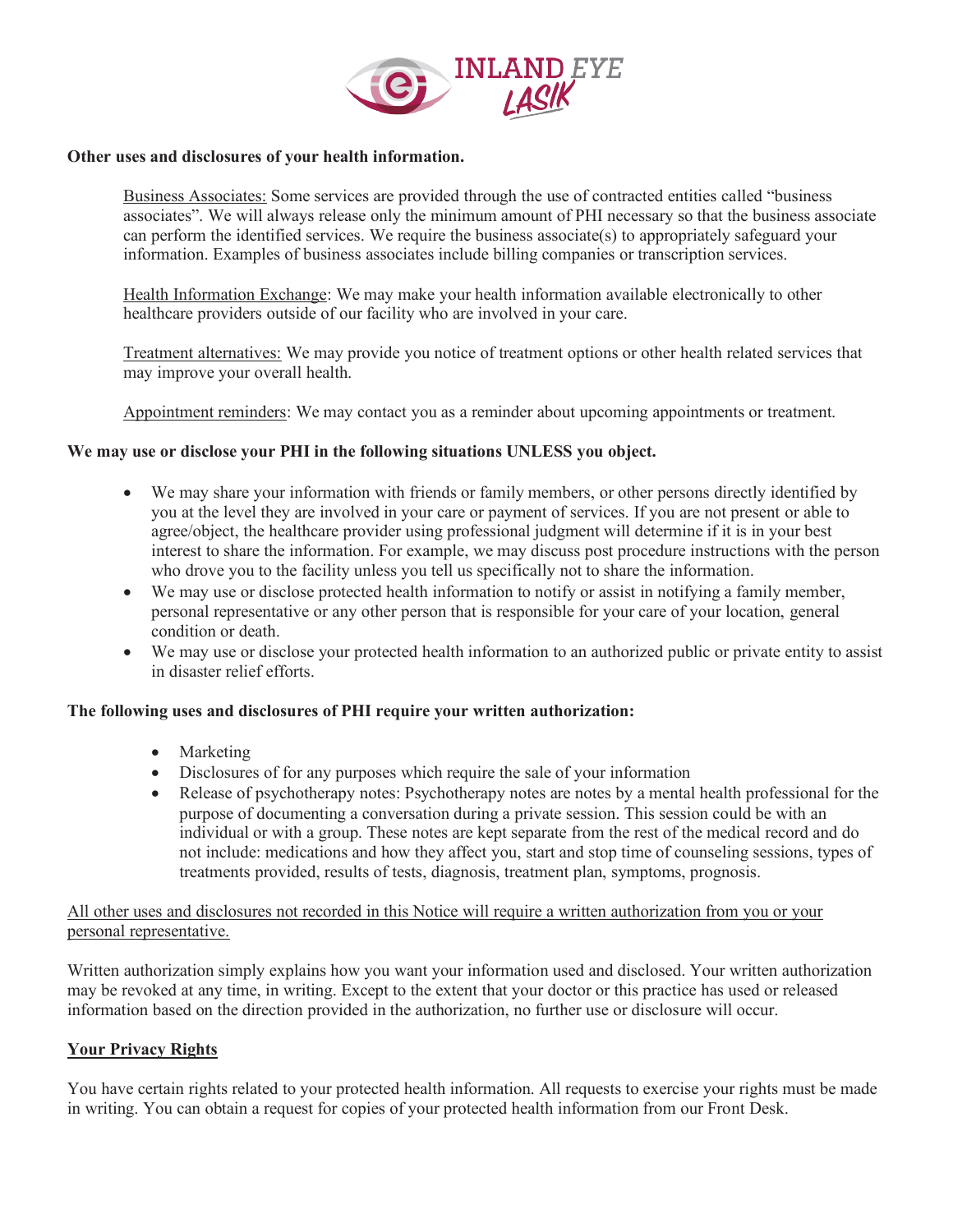

#### **You have the right to see and obtain a copy of your protected health information.**

This means you may inspect and obtain a copy of protected health information about you that is contained in a designated record set for as long as we maintain the protected health information. If requested we will provide you a copy of your records in an electronic format. There are some exceptions to records which may be copied and the request may be denied. We may charge you a reasonable cost based fee for a copy of the records.

# **You have the right to request a restriction of your protected health information.**

You may request for this practice not to use or disclose any part of your protected health information for the purposes of treatment, payment or healthcare operations. We are not required to agree with these requests. If we agree to a restriction request we will honor the restriction request unless the information is needed to provide emergency treatment.

**There is one exception**: we must accept a restriction request to restrict disclosure of information to a health plan if you pay out of pocket in full for a service or product unless it is otherwise required by law.

#### **You have the right to request for us to communicate in different ways or in different locations.**

We will agree to reasonable requests. We may also request alternative address or other method of contact such as mailing information to a post office box. We will not ask for an explanation from you about the request.

#### **You may have the right to request an amendment of your health information.**

You may request an amendment of your health information if you feel that the information is not correct along with an explanation of the reason for the request. In certain cases, we may deny your request for an amendment at which time you will have an opportunity to disagree.

#### **You have the right to a list of people or organizations who have received your health information from us.**

This right applies to disclosures for purposes other than treatment, payment or healthcare operations. You have the right to obtain a listing of these disclosures that occurred after April 14, 2003. You may request them for the previous six years or a shorter timeframe. If you request more than one list within a 12 month period you may be charged a reasonable fee.

# **Additional Privacy Rights**

- You have the right to obtain a paper copy of this notice from us, upon request. We will provide you a copy of this Notice the first day we treat you at our facility. In an emergency situation we will give you this Notice as soon as possible.
- You have a right to receive notification of any breach of your protected health information.

# **Complaints**

If you think we have violated your rights or you have a complaint about our privacy practices you can contact:

Elvita Grigoryan, Regional Compliance Manager: (909) 825-3425.

You may also complain to the United States Secretary of Health and Human Services if you believe your privacy rights have been violated by us. If you file a complaint, we will not retaliate against you for filing a complaint.